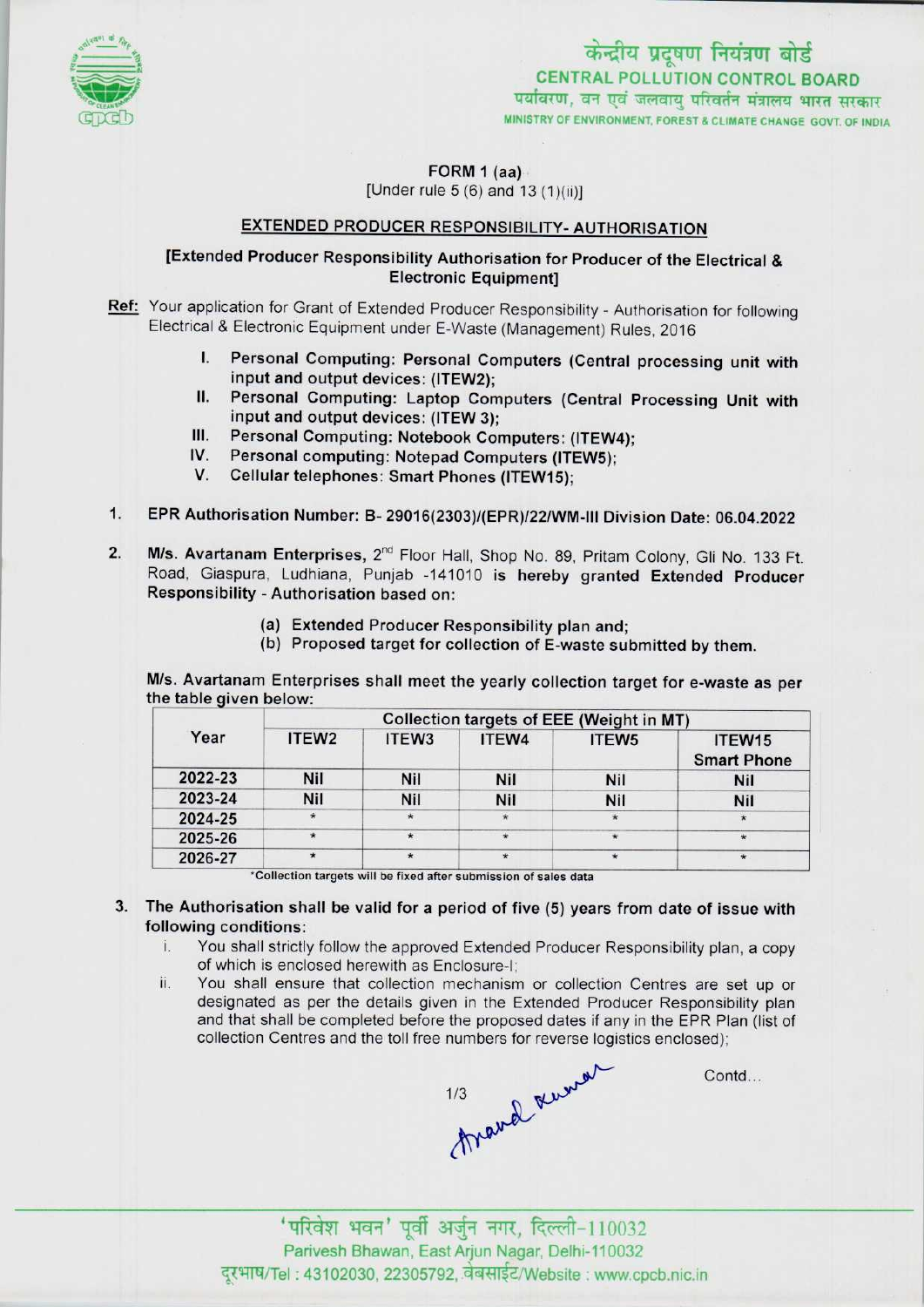

#### From pre page...

- iii. You shall ensure that all the collected e-waste is channelized to recycler/dismantler M/s E-waste Recyclers India, Shed No.15, Roz ka Meo Industrial Area , Nuh, Haryana and records shall be maintained at recycler/dismantler and your end and records shall be maintained at recycler/dismantler and your end;
- iv. You shall maintain records, in Form-2 of these Rules, of e-waste and make such records available for scrutiny by Central Pollution Control Board;
- v. You shall file annual returns in Form-3 to the Central Pollution Control Board on or before 30th day of June following the financial year to which that returns relates.

# vi. General Terms & Conditions of the Authorisation:

- a. The authorisation shall comply with provisions of the Environment (Protection) Act, 1986 and the E-waste (Management) Rules,2016 made there under;
- b.The authorisation or its renewal shall be produced for inspection at the request of an officer authorised by the Central Pollution Control Board;
- c.Any change in the approved Extended Producer Responsibility plan should be informed to Central Pollution Control Board within 15 days on which decision shall be communicated by Central Pollution Control Board within sixty days;
- d. It is the duty of the authorised person to take prior permission of the Central Pollution Control Board to close down any collection centre/points or any other facility which are part of the EPR plan;
- e. An application for the renewal of authorisation shall be made as laid down in subrule (vi) of rule of 13(1) the E-Waste (Management) Rules, 2016;
- f. The Board reserves right to cancel/amend/revoke the authorisation at any time as per the policy of the Board or Government.

### vii. Additional Conditions: -

- a) That the applicant will submit annual sales data along with annual returns;
- b) That the applicant has to ensure that the addresses of collection points provided by them in their EPR Plan are correct and traceable and the collection points/centres are functional;
- c)That the applicant has to ensure that the Bills/Invoices of sale of EEE have to contain information on toll free number, web site link for collection, channelization of e-waste;

Contd...

Thand Kuma